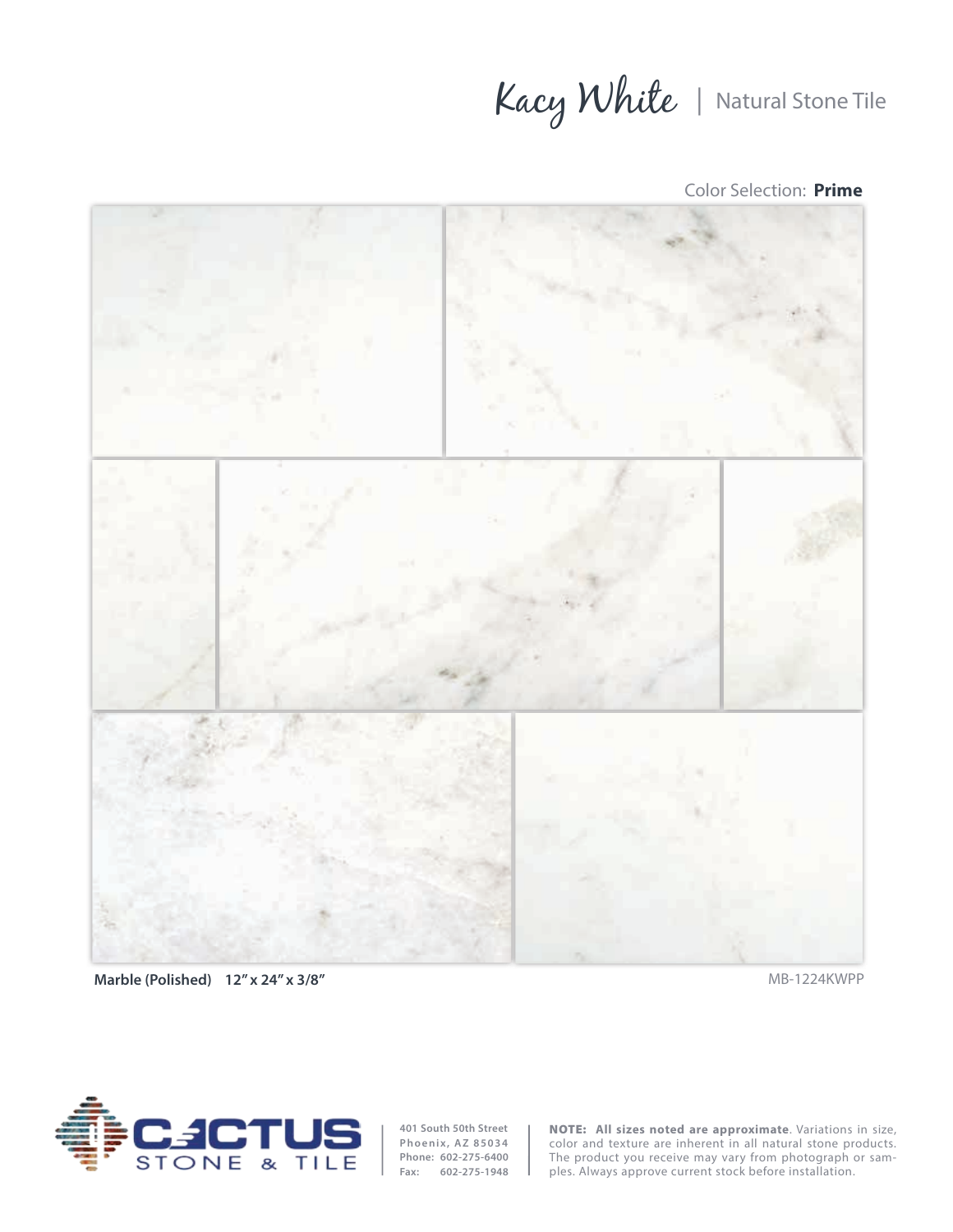## Kacy White | Natural Stone Tile





**Marble (Polished) 12" x 24" x 3/8"** MB-1224KWP



**401 South 50th Street Phoenix, AZ 85034 Phone: 602-275-6400 Fax: 602-275-1948**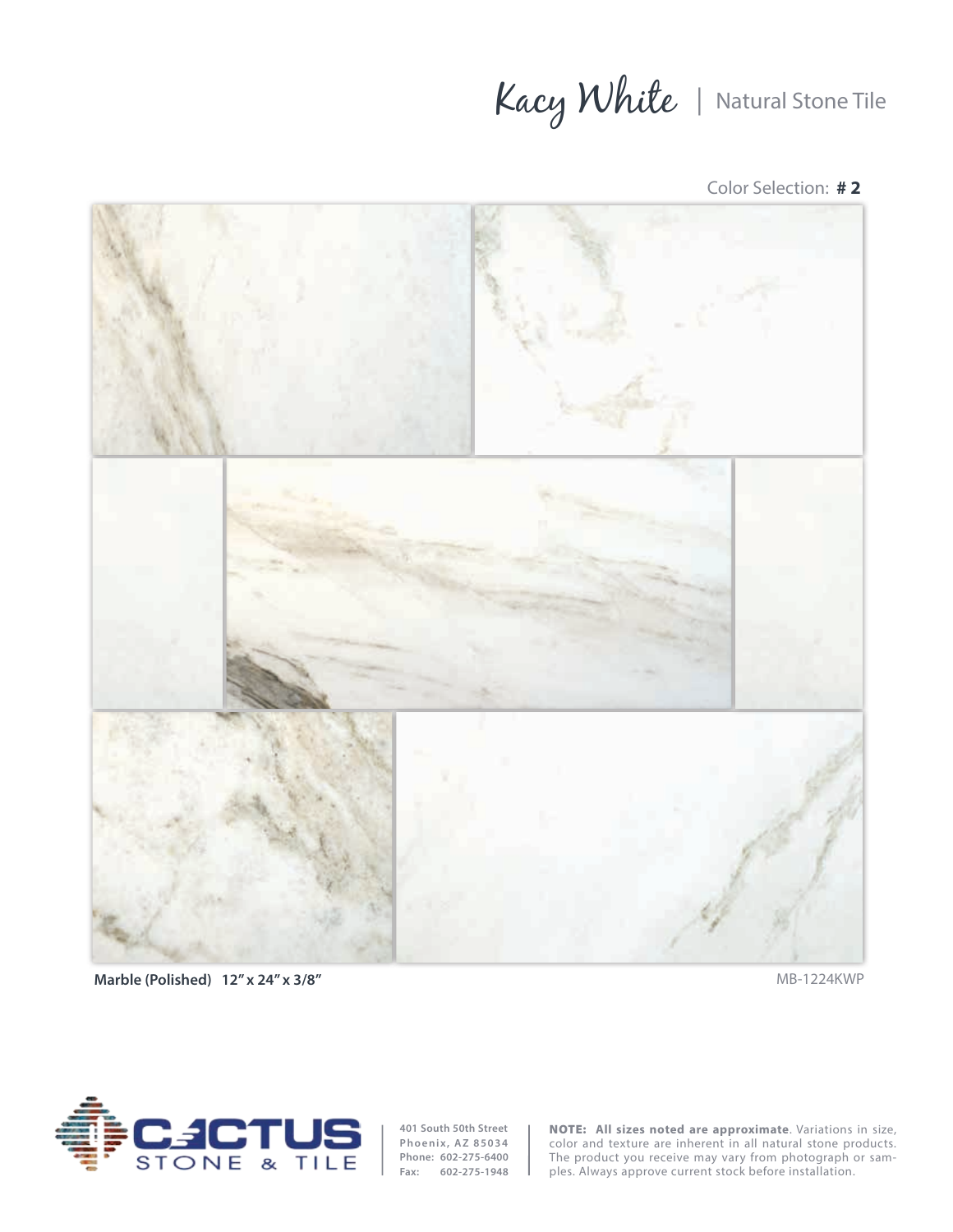## Kacy White | Natural Stone Tile

Color Selection: **# 3**



**Marble (Polished) 12" x 24" x 3/8"** MB-1224KWP



**401 South 50th Street Phoenix, AZ 85034 Phone: 602-275-6400 Fax: 602-275-1948**